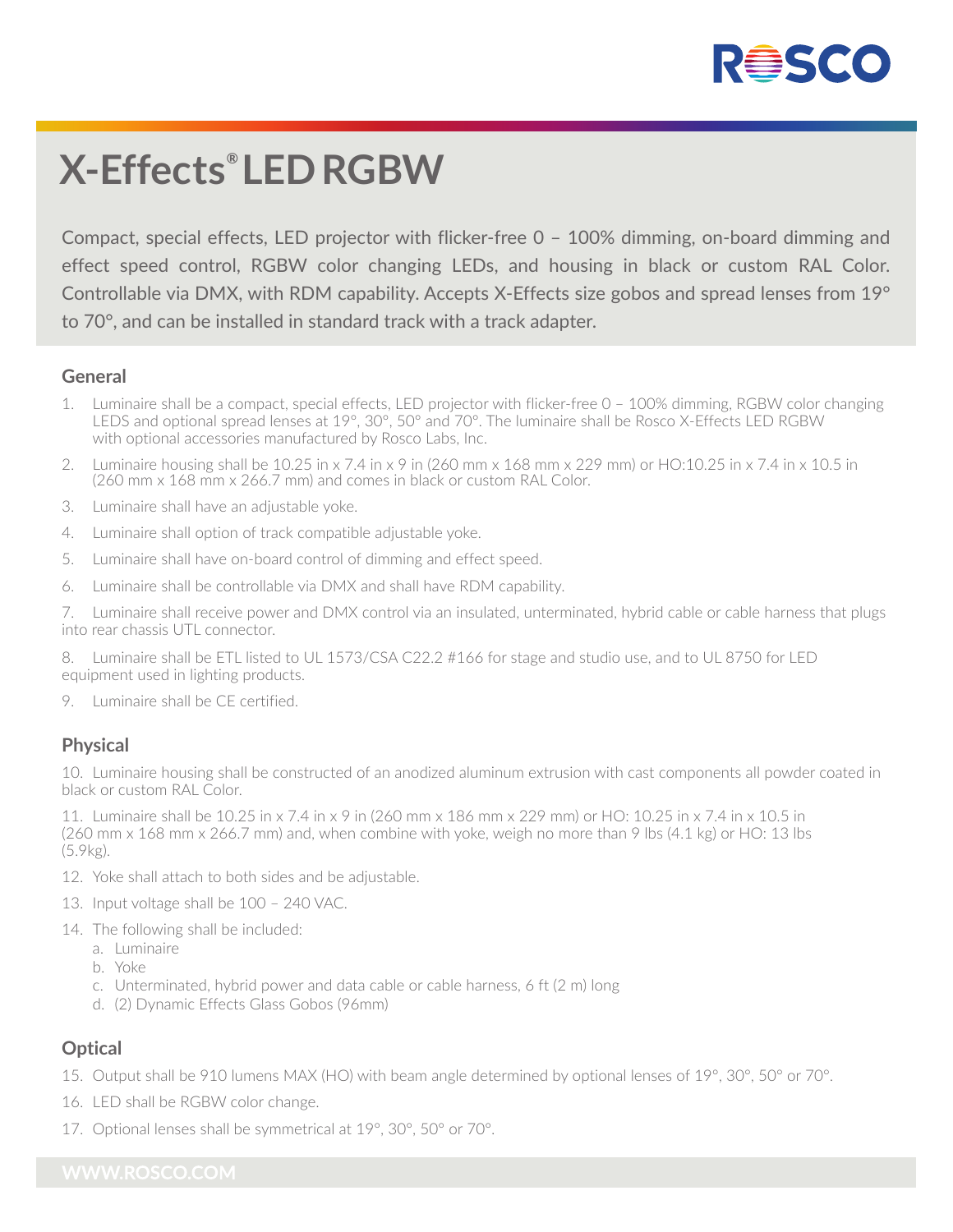

# **X-Effects® LED RGBW**

### **Environmental and Agency Compliance**

- 18. Luminaire shall be ETL listed to UL 1573for stage and studio use and UL 8750 for LED equipment used in lighting products.
- 19. Luminaire shall be CSA Rated C22.2#166.
- 20. Luminaire shall be CE certified.
- 21. Luminaire shall be rated at IP65 for Outdoor use.

#### **Thermal**

22. Luminaire shall operate in an ambient temperature range of -13° F min to 113° F max (-20° C min to 45° C max).

#### **Electrical**

- 23. Luminaire shall be equipped with a 6 ft (2 m) insulated hybrid power and data cable or cable harness, 6 ft (2 m) long. Cables shall be terminated with Female UTL connector on one end, unterminated on the opposing end.
- 24. Luminaire shall consume no more than 90w.

#### **Control and Dimming**

- 25. Luminaire shall be dimmable by DMX control, and have RDM capability.
- 26. Luminaire shall be equipped with UTL hybrid receptacle.
- 27. Dimming shall be flicker-free, 0 100%.
- 28. Maximum intensity level and effect speed shall adjustable with on-board controls.
- 29. DMX control can be achieved with any DMX controller.
- 30. Luminaire shall have DMX In/Out capability.
- 31. Luminaire shall have RDM capability.

#### **Specification Ordering Example for X-Effects LED RGBW**

Product ordering information can be found at this URL: **http://www.rosco.com/product/x-effects-led-projector-5500k**

**If there are questions, contact Rosco Customer Service: CTOrders@rosco.com**